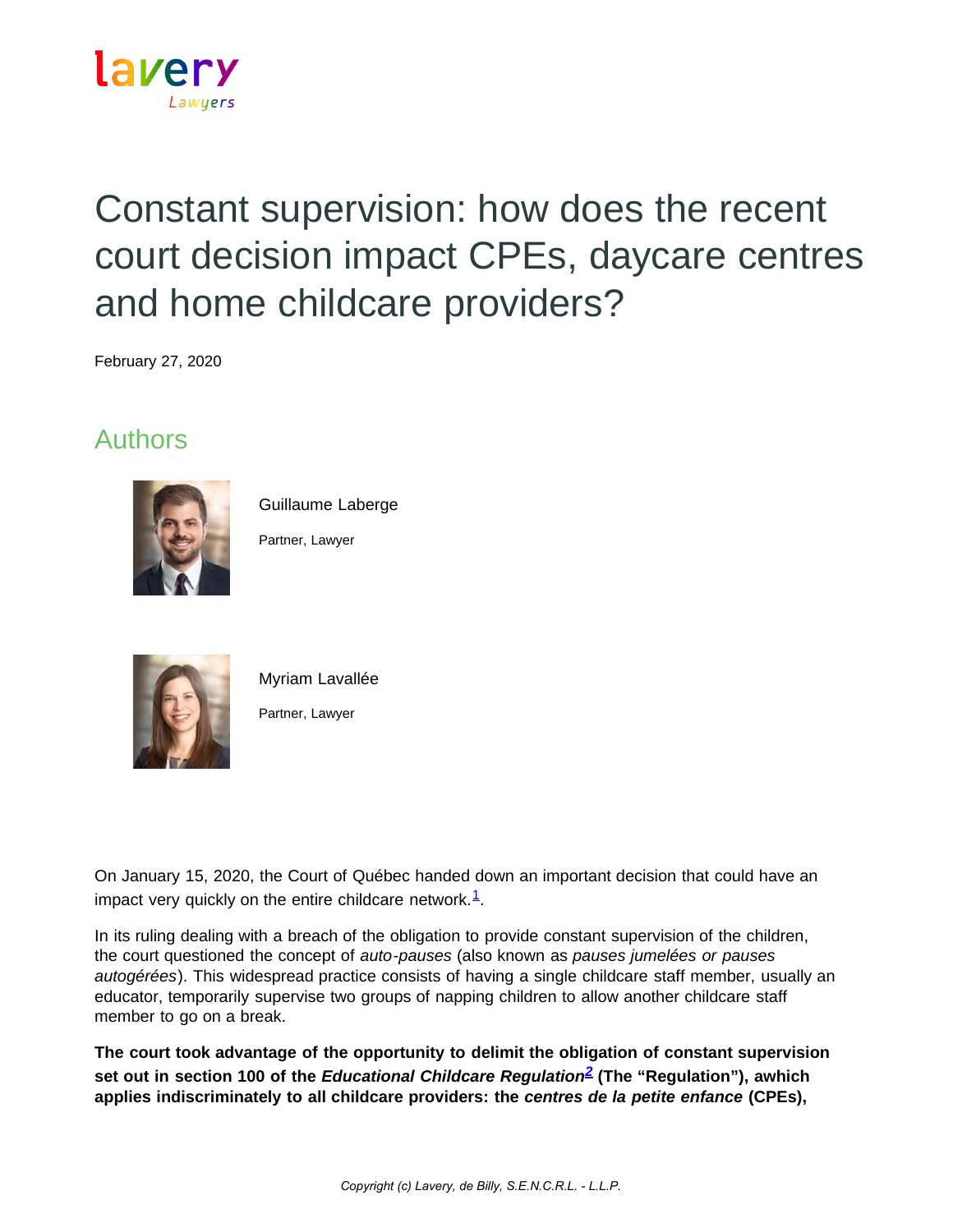**daycare centres and home childcare providers.**

**Finally, the court made some interesting comments on the calculation of the ratios, although this was not a central issue in the dispute.**

**The court's reasons and comments will likely lead childcare providers to question the organization of their work, their practices, directives and even their individual or collective work agreements.**

**Decision**

### Facts

In April 2018, an inspector from the *Ministère de la Famille* visited a CPE to conduct a full inspection for the renewal of its permit, and to deal with a complaint about child supervision during naps.

In the afternoon, the inspector entered a room and found seven children lying on small mats scattered on the floor. Some of them were not sleeping and no educator was present. However, in an adjacent room, an educator was sitting along the back wall. This second room had ten other children, also lying down for a nap. The evidence showed that an observation window separated the two rooms, which were also connected by a shared bathroom. The court noted that it was impossible at that time for the educator to get a full view of the adjacent room, in particular, because of the furniture that was dispersed about the room and partially obstructed the view. A statement of offence for failure to maintain constant supervision was issued to the CPE, although the practice of placing two groups under the supervision of a single educator at nap time, to allow a colleague to take a break, is a well-known practice.

# The concept of constant supervision

To date, there are very few decisions dealing with the concept of constant supervision in a childcare context. The court, therefore, used this opportunity to consider this concept in greater detail [translation]:

« [23] The CPE [...] must ensure that the children to whom childcare is provided are constantly supervised for their safety;

[24] The French adjective *constante* [constant] is defined in the *Larousse* dictionary as follows:

[translation] that which is uninterrupted, continuous; durable.

[25] *Le Petit Druide des synonymes et des antonymes* has the following synonyms for the adjective *constante*: [translation] continual, continuous, at every moment, unceasing, uninterrupted, perpetual, without end. The antonyms are: [translation] discontinuous, intermittent, irregular.

[26] The *Larousse* dictionary defines the French word surveiller [to supervise] as the act of observing attentively. In the decision in *Directeur des poursuites criminelles et pénales c. Centre de la petite enfance (CPE) Le petit sentier*, Judge Rivest noted that it is the action of watching over someone in one's care and/or for whom one is responsible, taking care of them, being attentive.

[27] There are few reported decisions dealing with this issue. Based on the decisions filed with the pleadings, the Court finds that the adequacy of the supervision depends on the specific facts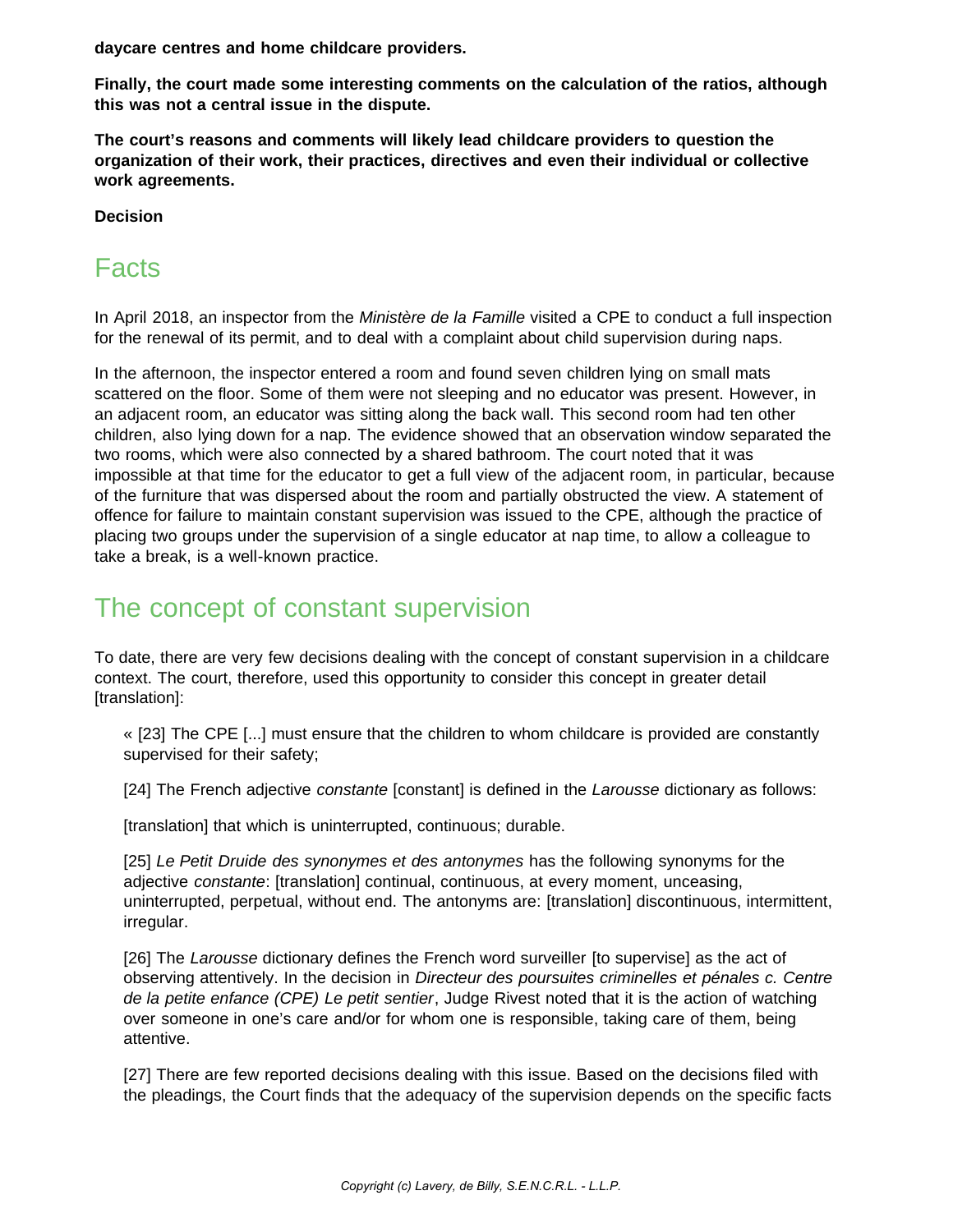of each case.

[28] Since young children are involved in this case, the Court finds that this supervision must be visual and auditory to be effective.

(References omitted)

Applying this reasoning to the facts in this case, the court found, beyond any reasonable doubt, that the children in the group for which there was momentarily no educator were not under constant, but rather "intermittent", supervision.

### Due diligence and the *auto-pause* concept

At trial, the CPE presented a so-called "due diligence" defence, arguing that all reasonable precautions were taken to avoid committing the offence. In particular, it referred to an internal memo sent to all the employees on how to proceed during an *auto-pause*. According to the memo, educators must be near the observation window and walk regularly between the two rooms to verify the children's status. In the event that a child wakes up, the instruction is then to respond to his or her needs promptly and engage in a quiet game with the child in order to respect the other children's nap time. The CPE demonstrated that this directive had been communicated to all the staff and that it was regularly discussed at meetings. In addition, a pedagogical adviser ensured that this rule was respected. The failure to comply with this obligation could result in disciplinary sanctions up to and including dismissal.

Despite the foregoing, the court rejected the CPE's due diligence defence. It stated that in the context of an *auto-pause*, the directive was not able to bring the CPE into compliance with the *Educational Childcare Act[3](https://www.lavery.ca/en/publications/our-publications/3199-constant-supervision-what-does-the-recent-decision-change-for-the-centres-de-la-petite-enfance-cpe-daycare-centres-and-home-childcare-providers.html#03)* (the "Act"). It was in fact inevitable, in the court's view, that the educator would have to attend to a specific child at some point in time and would no longer be able to see what was happening in the other room.

The court concluded by adding that a reasonable person placed in the same circumstances should provide for a sufficient quantity of staff to replace the educators during their breaks. On this point, it noted that [translation] "the children's safety must take precedence over the economic interests of the [childcare] service providers" $\frac{4}{5}$  $\frac{4}{5}$  $\frac{4}{5}$ . Furthermore, it stated that, despite the CPE's efforts to ensure compliance with its directives, it was the *auto-pause* concept itself that was problematic and, in the court's words, [translation] "completely inappropriate"<sup>[5](https://www.lavery.ca/en/publications/our-publications/3199-constant-supervision-what-does-the-recent-decision-change-for-the-centres-de-la-petite-enfance-cpe-daycare-centres-and-home-childcare-providers.html#05)</sup>.

Thus, the CPE was convicted of breaching the obligation of constant supervision of the children and ordered to pay a fine.

#### **What is the impact with respect to the organization of work for childcare providers?**

The court's decision will likely raise doubts about the organization of work for many childcare service providers, particularly permit holders who make use of the *auto-pause* concept. However, the ramifications could be much more far-reaching.

### Level of supervision

We can easily imagine that the issue of adequate supervision could give rise to many challenges on a daily basis. The court indicated that such supervision must be auditory and visual, but may also vary depending on the circumstances.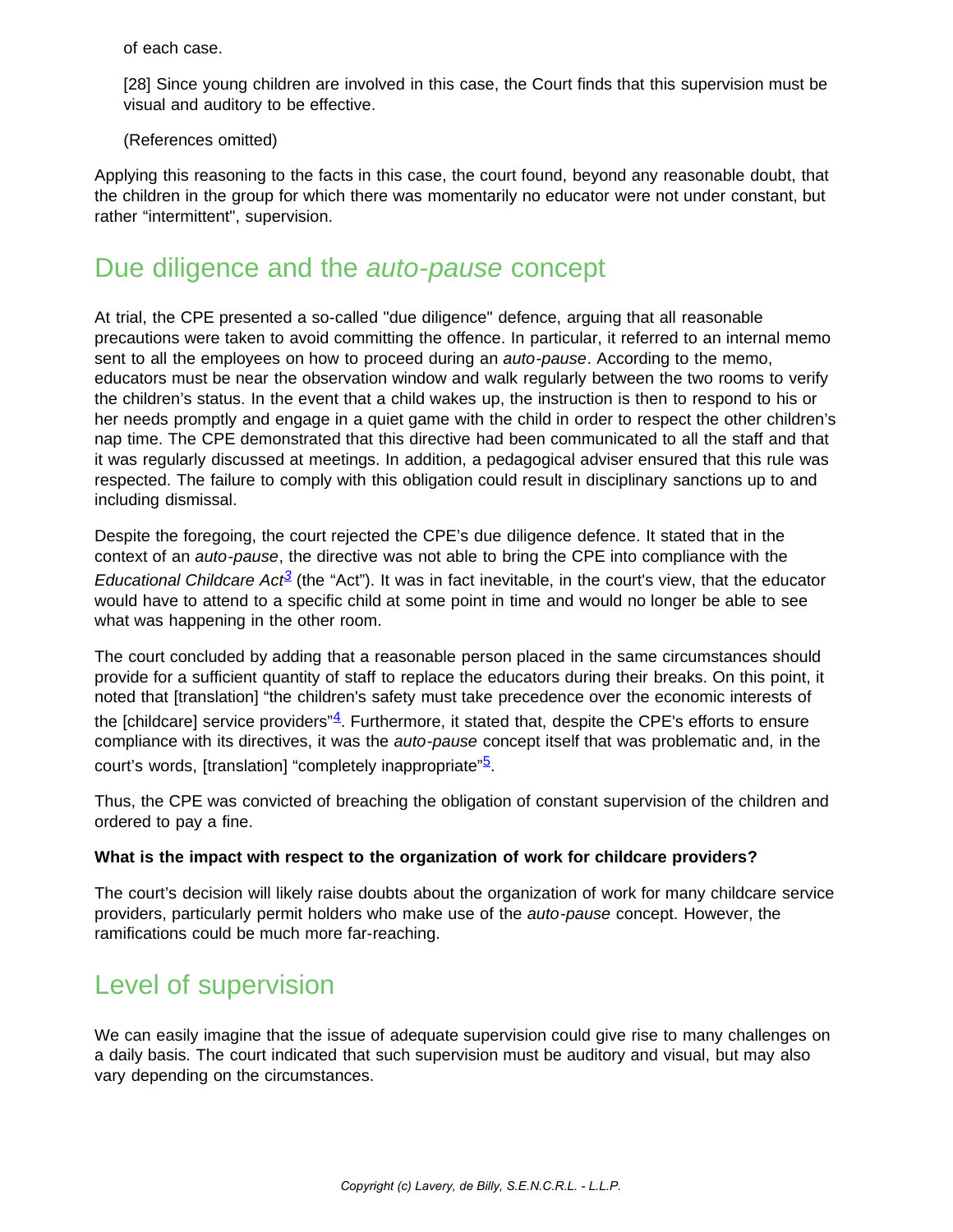The analysis of a situation could therefore be influenced by various things, such as the premises (private residence, facility, park, etc.), their layout (presence of furniture, size of openings, etc.), the location of the workers and children while services are being provided, and the nature of the activities conducted.

Given the court's requirement that the supervision must be both visual and auditory, the assessment of its adequacy would seem to be all the more likely to raise questions for home childcare providers and compliance officers in coordinating offices who conduct visits to monitor these providers.

# Calculating ratios

It should be noted that the offence with which the CPE was charged in this case did not concern compliance with the ratios provided for under the Act for the number of children to childcare staff that are required to be present on the premises during the provision of services. The issue before the court was strictly to determine whether the CPE was providing constant supervision of the two groups of children at the time of the inspection.

While the court stated that it would reserve its comments on the question of the ratio, it nevertheless clearly added that it did not agree with the CPE's interpretation of the number of childcare staff that were needed to care for the children in its facility. Thus, despite the fact that the educators could not leave the facility during their breaks, the court noted that by ordering the educators to split their time between two rooms, the CPE was disregarding the ratios provided for in the Act. Thus, the court's view was evidently that the ratios set out in section 21 of the Act would apply to each group of children, and could not be calculated as a whole, across the entire facility.

### The *auto-pause* concept

In light of the specific facts submitted as evidence, the court found that the very concept of *autopause* is inappropriate.

While some might therefore be tempted to conclude that all *auto-pauses* should be abolished, or that they are necessarily illegal, it should be remembered that each situation must be analyzed separately, based on its specific circumstances. Thus, a permit holder may still be able to show that they are in compliance with their obligation of constant supervision, for example, through a combination of adequate premises, resources, work instructions and protocols.

This being said, the fact that the court has raised doubts about the very concept of the *auto-pause* will necessarily lead permit holders to question the organization of their work. In a context in which the court relies, *inter alia*, on its own calculation of the ratios applicable to the group of children, it could be even more complex for permit holders to determine the scope of their obligations. The same thing can be said for the manner in which they will be able to meet their obligations taking into account their mission, budget, human and material resources, individual or collective work agreements, and the specific needs of the children in their care.

#### **Conclusion**

The decision rendered by the Court of Québec on January 15, 2020 sheds light on the notion of constant supervision in the context of the provision of childcare services. Thus, to ensure that they are in compliance with their obligations and avoid penal or administrative penalties, it may be appropriate for childcare providers to review the organization of their work.

A notice of appeal of this decision was filed on February 14, 2020 by the CPE. We will keep you informed of further developments.